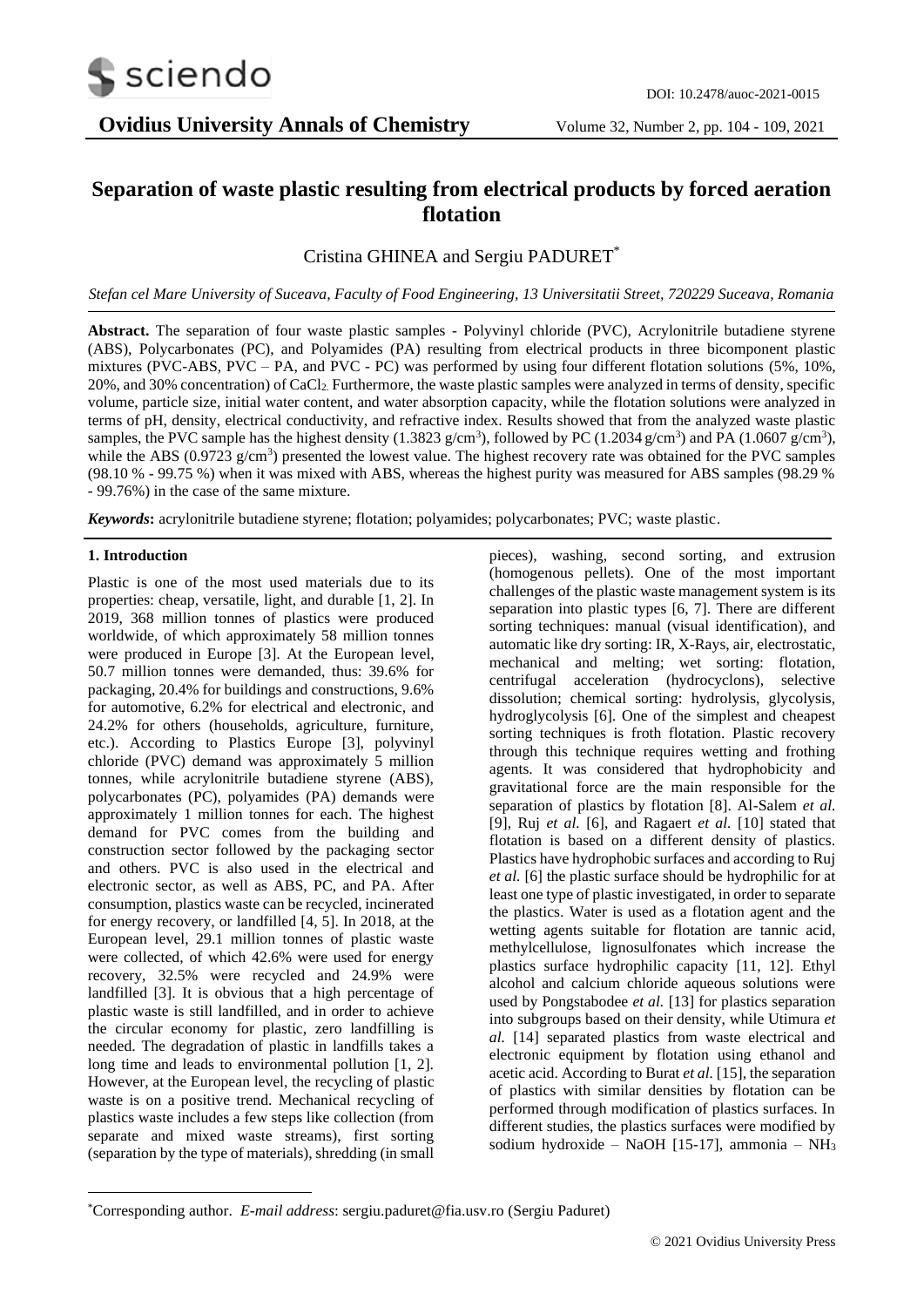[18], potassium permanganate - KMnO<sub>4</sub> [19], sodium hypochlorite – NaClO [20], chlorine dioxide -  $ClO<sub>2</sub>$  [21].

Therefore, this study aimed to evaluate the flotation separation of waste plastic resulting from electrical products in bicomponent plastic mixtures using flotation solutions of different concentrations. The productivity of the separation process was estimated in accordance with the concentrations of flotation solutions by recovery rate and purity measurements.

## **2. Experimental**

## *2.1. Materials and methods*

Polyvinyl chloride, acrylonitrile butadiene styrene, polycarbonates, polyamides are four different types of plastic, which can be found in plastic waste cables or other electrical products, and were chosen as materials for this study (Figure 1). The sample wastes were provided by two Romanian companies (ECO Recycling CNE, Timisoara and Hidroplasto, Botosani) that deal with plastic recycling. They supplied the plastic by categories, PVC was multicolored (without black), while the other types of plastic were black. All types of plastic waste used in this study are from electrical products. The plastic waste used in this experiment had a size between 0.2 and 0.5 cm.



**Figure 1.** PVC, PA, PC, and ABS plastic waste samples

The analyze of density and specific volume of plastic samples was conducted according to ASTM D-20 2008 [22].

For the determination of water absorption, the plastic samples were dried at  $50 \pm 2$  °C to constant mass, cooled in a desiccator, weighed, and then placed in distilled water maintained at  $23 \pm 1$  °C. The plastic samples were periodically weighed and the results of plastic water absorption (c) were expressed as mass percentages of water absorbed [23].

Distilled water and  $CaCl<sub>2</sub>$  anhydrous as reagents were used through the experiments. Different solutions of distilled water and CaCl<sup>2</sup> with 5%, 10%, 20%, and 30% concentration were chosen for the flotation tests.

The CaCl<sub>2</sub> solutions were characterized in terms of pH, density, electrical conductivity, and refractive index. The pH was measured with a Mettler Toledo pH meter, the conductivity measurements were performed with an XL30 Accumet conductivity meter, while the Leica Mark II Plus refractometer was used for refractive index evaluation. In addition, the density of  $CaCl<sub>2</sub>$ solutions was also determined according to Viana *et al*. [24].

All determinations were performed in triplicate. All reagents used in this study were procured from Sigma Aldrich (Germany).

Flotation experiments were carried out in a flotation column with a height of 40 cm and a diameter of 8 cm (Figure 2). Polymer particles were weighed, combined, and introduced in the flotation column. There were

considered three types of polymer particles combination: PVC with ABS, PVC with PC, and PVC with PA. In each flotation test, the sample used consisted of a mixture of 20 g plastic. The flotation column was filled with 0.5 L of flotation solution. Compressed air was introduced in the flotation column and gas bubbles were produced when air passed over a membrane. The airflow rate was 400 L/h and a flotation test was conducted for 4 min. After the flotation test plastics waste was collected, rinsed in distilled water, dried in the atmosphere, and weighed.



**Figure 2.** Installation for separating plastic by flotation

Flotation rate can be used to express the flotation behavior of plastics (Eq. 1) [25]:

$$
floating\ ratio = \frac{M_{fp}}{M_{fp} + M_{sp}} * 100 \qquad (*) \qquad (1)
$$

where:  $M_{fp}$  represents the mass of floating plastics and Msp is the mass of submerged plastics.

The determination of the separation efficiency was performed by calculating the recovery and purity indices (Table 1).

| <b>Recovery equations</b>                                                               | <b>Purity equations</b>                                                                                                        |  |  |
|-----------------------------------------------------------------------------------------|--------------------------------------------------------------------------------------------------------------------------------|--|--|
| $recovery_{PVC} =$<br>$\frac{M_{sPVC}}{M_{sPVC}}*100,(%)(2)$<br>$M_{SPVC}+M_{fPVC}$     | $\frac{M_{SPVC}}{M_{SPVC}}$<br>$purity_{PVC}$<br>$M_{SPVC}+M_{SABS}$<br>100, (%<br>(6)                                         |  |  |
| $recovery_{ABS} =$<br>$\frac{M_{fABS}}{M_{fABS}}$ * 100, (%) (3)<br>$M_{fABS}+M_{SABS}$ | $M_{fABS}$ *<br>$purity_{ABS} =$<br>$M_{fABS}+M_{fPVC}$<br>100, (%<br>(7)                                                      |  |  |
| $M_{fPC}$ *<br>$recovery_{PC} =$<br>$M_{fPC}+M_{SPC}$                                   | $\frac{M_{sPVC}}{M}$ * 100,<br>$purity_{PVC} =$<br>$M_{SPVC}+M_{SPC}$                                                          |  |  |
| 100, (%)<br>(4)                                                                         | (% )<br>(8)<br>$\frac{M_{fPC}}{M_{fPC}}$ * 100,<br>$purity_{PC} = \frac{1}{M}$<br>$\overline{M}_{fPC}+M_{fPVC}$<br>(% )<br>(9) |  |  |
| $M_{fPA}$ $_{\rm \ast}$<br>$recovery_{PA} =$<br>$M_{fPA}+M_{SPA}$                       | $\frac{M_{SPVC}}{M_{SPVC}}$ * 100,<br>$purity_{PVC} = \frac{1}{M_{SPVC} + M_{SPA}}$                                            |  |  |
| $100, (\%)$ (5)                                                                         | (% )<br>(10)<br>$\sqrt[M_{fPA}]{M_{fPA}}*100$ ,<br>$purity_{PA}$<br>$M_{fDA}+M_{fDVC}$                                         |  |  |

**Table 1.** Recovery and purity equations used in this study

where:  $M_{sPVC}$ ,  $M_{sABS}$ ,  $M_{sPA}$ ,  $M_{sPC}$  are the mass of PVC, ABS, PA and PC in the submerged products, while  $M_{fPVC}$ ,  $M_{fABS}$ ,  $M_{fPA}$ ,  $M_{fPC}$  are the mass of PVC, ABS, PA and PC in the floating products.

(%) (11)

#### *2.2. Statistical analysis*

The measured values were used for the ANOVA analysis of variance, performed with STATGRAPHICS CENTURION XVI software (Trial Version), and for Pearson correlation performed with SPSS 13.0 software (SPSS Inc. Chicago, IL).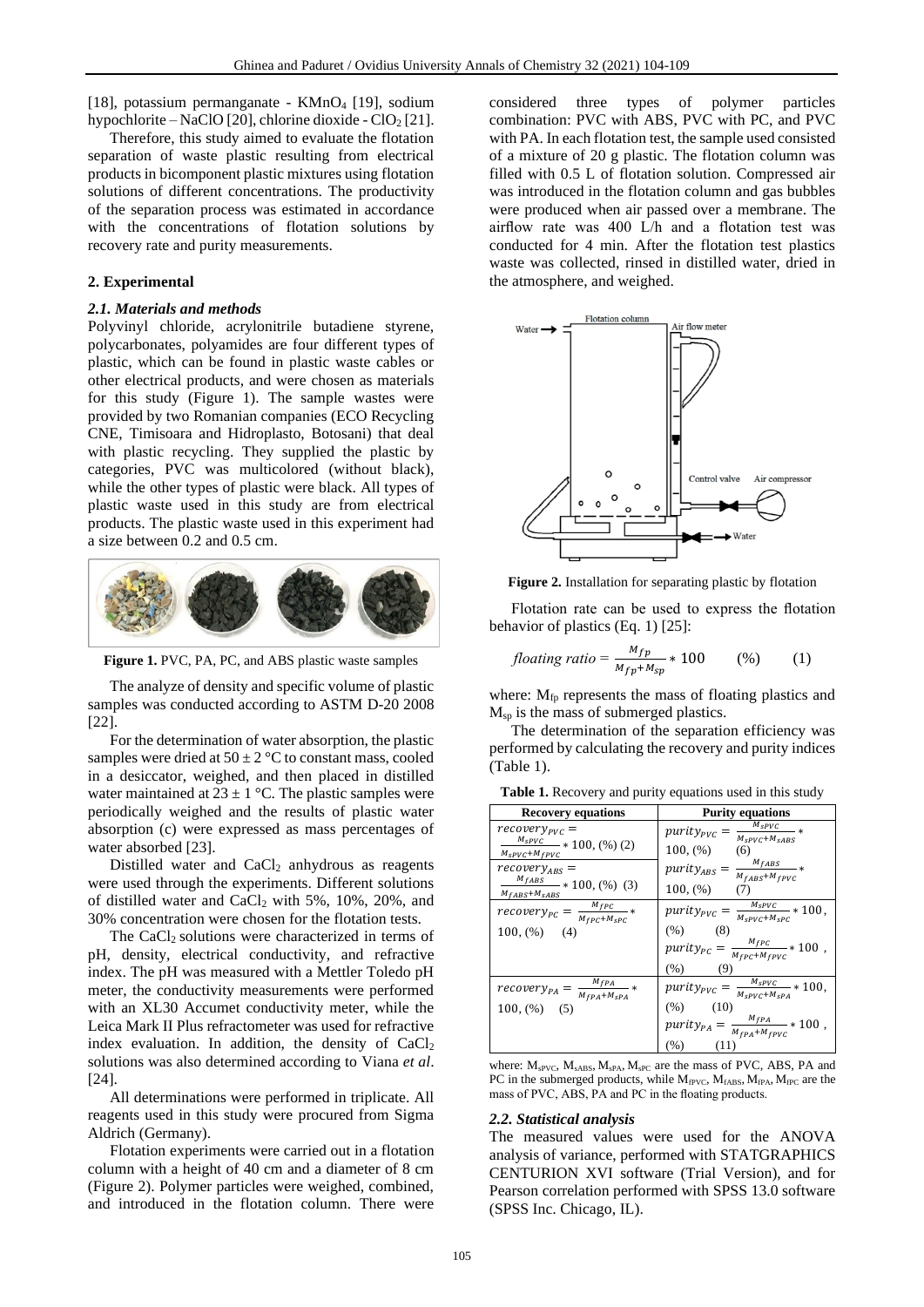#### **3. Results and discussion**

## *3.1. Characterization of waste plastics and flotation solution*

The density and specific volume of the waste plastics were determined and presented in Table 2. It can be observed that PVC density is higher than the densities of the other plastic types (ABS, PC, PA) considered in this study. The ANOVA analysis divided the density and specific volume results into different statistical groups  $\binom{a-d}{ }$ .

The PVC was the submerged plastic due to its higher density, while the other plastics floated. The densities of the plastic types considered in this study have values similar to those found in other studies published as follows: PVC 1.19-1.54  $g/cm^3$ , ABS 1.02-1.21  $g/cm^3$ , PC 1.20-1.22  $g/cm^3$ , PA 1.01-1.20  $g/cm^3$  [2, 13, 26-28].

In the recycling process of waste plastics, the moisture content represents a significant characteristic that impacts the decisions for transportation, treatment procedures, and also influences the reuse condition [29]. The initial moisture content of waste polymers ranged between 0.0345 % ( $\textdegree$ ) and 1.0053 % ( $\textdegree$ ) the highest value being measured for PA samples, while the PVC samples presented the lowest results.

The ANOVA statistics highlighted the difference between the physical properties of analyzed waste polymers at a level of  $p < 0.001$ , which indicates that the plastic samples used in the present study have different properties.

|  | Table 2. Physical properties of waste polymers used in flotation tests |  |  |
|--|------------------------------------------------------------------------|--|--|
|--|------------------------------------------------------------------------|--|--|

| Polymer    | <b>Density</b><br>$(g/cm^3)$ | <b>Specific volume</b><br>$\text{cm}^3\text{/g}$ | Moisture content<br>$($ %) |  |
|------------|------------------------------|--------------------------------------------------|----------------------------|--|
| <b>PVC</b> | $1.3823^a \pm 0.0006$        | $0.7234^d + 0.0003$                              | $0.0345^d + 0.0048$        |  |
| <b>ABS</b> | $0.9723^d \pm 0.0019$        | $1.0284^a + 0.0020$                              | $0.1918^b \pm 0.0017$      |  |
| PC         | $1.2034b + 0.0060$           | $0.8312^{\circ} + 0.0043$                        | $0.0864^{\circ} + 0.0156$  |  |
| PA         | $1.0607^{\circ} + 0.0025$    | $0.9427^b \pm 0.0022$                            | $1.0053^a \pm 0.0031$      |  |
| F-Ratio    | 8127                         | 7599                                             | 5912                       |  |
| P- Value   | p < 0.001                    | p < 0.001                                        | p < 0.001                  |  |

Different lowercase letters (a–d) in a column show significant differences between the groups ( $p < 0.05$ ).

Density, pH, electrical conductivity, and refractive index determined for each CaCl<sub>2</sub> solution are presented in Table 3. The pH values of the  $CaCl<sub>2</sub>$  solutions decreased with the increase of the solution concentration from 6.84 at 5% to 6.27 at 30%; the ANOVA analysis highlighted this difference at a level of  $p < 0.001$ . These values indicating a weakly acidic to neutral pH. The pH of the solution used for flotation is also an important issue, especially when, after utilization, it is sent to a wastewater treatment plant. Densities and electrical conductivities of CaCl<sub>2</sub> solution increased with the increase of the concentration from 1.0358 to 1.2282  $g/cm<sup>3</sup>$  and from 58.66 to 168.66 mS/cm respectively.

Based on the analysis of variance ANOVA it can be observed that the results of density, electrical conductivity, and refractive index are distributed in the same statistical group  $({}^{a-d})$  in accordance with the flotation solutions concentration.

| CaCl <sub>2</sub> concentration<br>$(\%)$ | рH                          | <b>Density</b><br>$(g/cm^3)$ | <b>Electrical conductivity</b><br>(mS/cm) | <b>Refractive index</b>          |
|-------------------------------------------|-----------------------------|------------------------------|-------------------------------------------|----------------------------------|
|                                           | $6.8466^a \pm 0.0047$       | $1.0358^d \pm 0.0001$        | $58.66^d \pm 0.2011$                      | $1.3435^d \pm 0.0001$            |
| 10                                        | $6.7500^b \pm 0.0081$       | $1.0742^{\circ} \pm 0.0001$  | $101.033^{\circ} + 0.2494$                | $1.3541^{\circ} + 0.0002$        |
| 20                                        | $6.4000^{\circ} \pm 0.0141$ | $1.1432^b \pm 0.0001$        | $151.26^b \pm 0.3681$                     | $1.3751^b \pm 0.0002$            |
| 30                                        | $6.2733^d \pm 0.0094$       | $1.2282^a \pm 0.0001$        | $168.66^a \pm 0.0471$                     | $1.3977^{\mathrm{a}} \pm 0.0001$ |
| F-Ratio                                   | 1594                        | 2200491                      | 82820                                     | 25570                            |
| p- Value                                  | p < 0.001                   | p < 0.001                    | p < 0.001                                 | p < 0.001                        |

Table 3. Characterization of CaCl<sub>2</sub> solution used in flotation tests

Different lowercase letters  $(a-d)$  in a row show significant differences between the groups ( $p < 0.05$ ).

In Figure 3 is presented the water absorption of PA, PVC, ABS, and PC plastic samples immersed in distilled water for 24, 48, 72, 96, 120, and 192 hours. It can be observed that the highest water absorption was measured for PA samples, which varied from 2.641% to 6.263%. The other analyzed samples showed close values at the beginning (0.219% PVC, 0.378% ABS, and 0.165% PC), but during the measurements there were variations.



**Figure 3.** Water absorption of analyzed waste plastic samples:  $\triangle$  – PA;  $\blacksquare$  – PVC;  $\blacklozenge$  – ABS;  $\lozenge$  – PC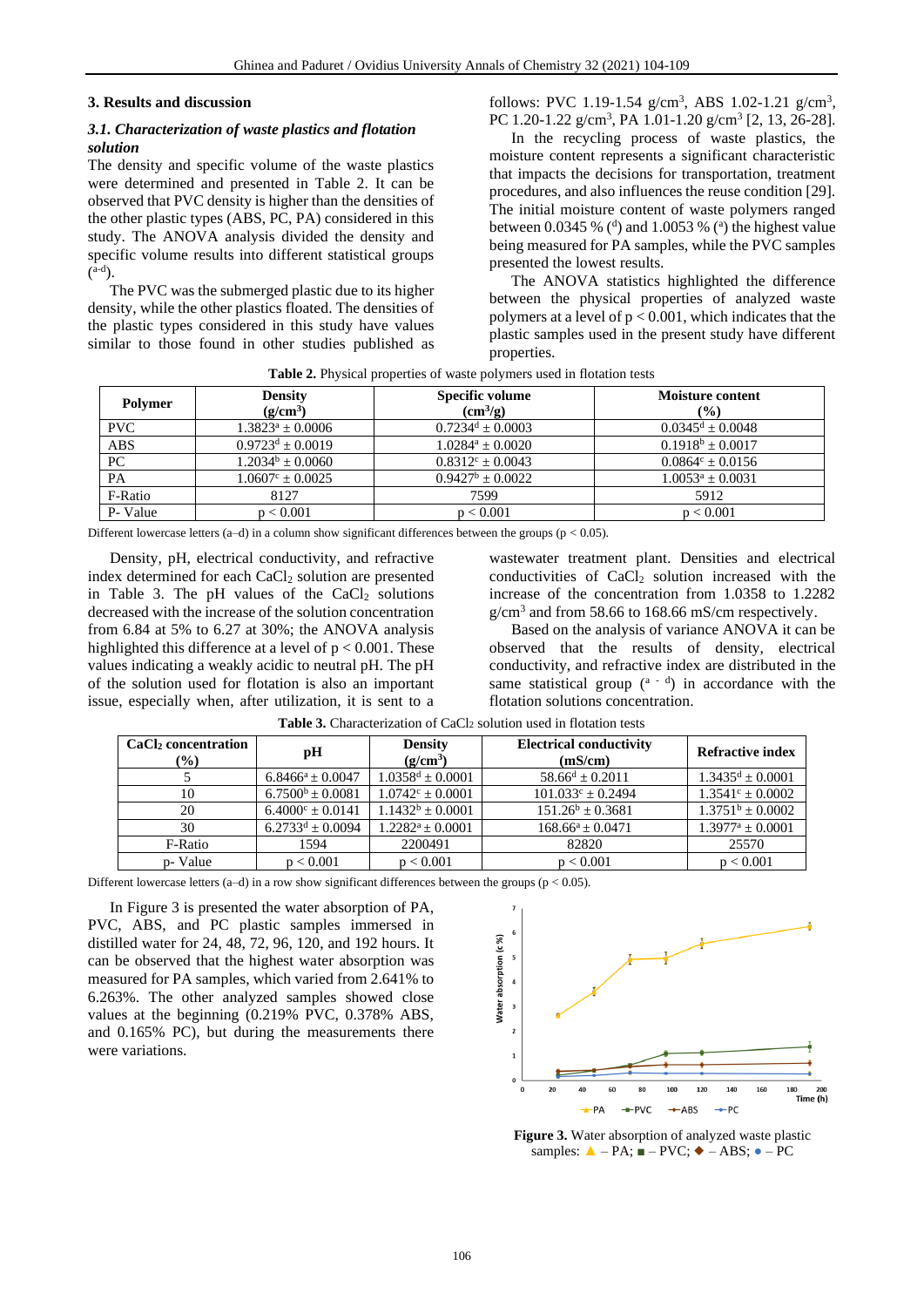#### *3.2. Separation performance of plastics*

## *3.2.1. Separation performance of PVC and ABS through flotation test modulated by CaCl<sup>2</sup> solution*

The mixtures of PVC and ABS in flotation tests consist of 10 g of each plastic type of similar size. Figure 4a shows that the recovery of PVC was over 98% regardless of the concentration of the  $CaCl<sub>2</sub>$  solution used for flotation. The highest recovery rate for PVC was 99.75% determined when a 30% CaCl<sub>2</sub> solution was used. Regarding the recovery of ABS, it can be seen that the percentage of recovered ABS increases with the increasing concentration of  $CaCl<sub>2</sub>$  solution. 94% is the highest recovery rate for ABS, when 30% CaCl<sub>2</sub> solution was used for flotation. Results illustrated in Figure 4b indicate that the values of the ABS purity are higher than the values obtained for the PVC, regardless of the CaCl<sub>2</sub> solution concentration. Also, it can be observed that the higher values of PVC (93.72%) and ABS (99.76%) purity were obtained for the flotation tests when 30% CaCl<sub>2</sub> solution was used.



**Figure 4.** Effect of CaCl<sub>2</sub> concentration on the a) recovery and b) purity of PVC and ABS plastics

## *3.2.2. Separation performance of PVC and PC through flotation test modulated by CaCl<sup>2</sup> solution*

Mixtures of 10 g of each plastic type (PVC and PC) were used in the flotation tests. It was observed that the higher recovery rate of PVC (99%) was obtained after the flotation test with  $10\%$  CaCl<sub>2</sub> solution, while the lowest (90%) was registered after the flotation test of PVC and PC mixture with  $30\%$  CaCl<sub>2</sub> solution (Figure 5a). Recovery rate of PC increased with the increasing of the  $CaCl<sub>2</sub>$  solution concentration, from 27.23% when 5% solution of  $CaCl<sub>2</sub>$  was used for flotation test to 97.62% when 30% solution of  $CaCl<sub>2</sub>$  was considered (Figure 5a). The values for the PC purity determined were between 91 and 98%, and the higher value was obtained when  $10\%$  solution of CaCl<sub>2</sub> was used for flotation (Figure 5b). Instead, the purity rate of PVC increased with increasing of the  $CaCl<sub>2</sub>$  solution concentration and the higher value (97.51%) was obtained when 30% solution of CaCl<sup>2</sup> was used for the flotation test (Figure 5b).



**Figure 5.** Effect of CaCl<sub>2</sub> concentration on the a) recovery and b) purity of PVC and PC plastics

## *3.3. Separation performance of PVC and PA through flotation test modulated by CaCl<sup>2</sup> solution*

PVC and PA mixtures consisting of 10 g from each type of plastic were subjected to flotation tests. After weighing the samples, the degree of recovery and purity of PVC and PA were calculated. The obtained results showed that PA recovery rate increase, while PVC recovery rate decreases slightly with increasing of  $CaCl<sub>2</sub>$ solution concentration (Figure 6a). PA recovery had the highest value (95.25%) and the lowest value (19.09%) when solutions of 30% and 5% CaCl<sub>2</sub>, respectively, were used. The purity of PVC increased with the increasing concentration of  $CaCl<sub>2</sub>$  solution (Figure 6b), this was observed also in the other flotation tests presented in this study. PA purity had high values between 96.70 and 98.97%, the higher value was obtained when  $CaCl<sub>2</sub>$  solution had a concentration of 10%.



**Figure 6.** Effect of CaCl<sub>2</sub> concentration on the recovery and purity of PVC and PA plastics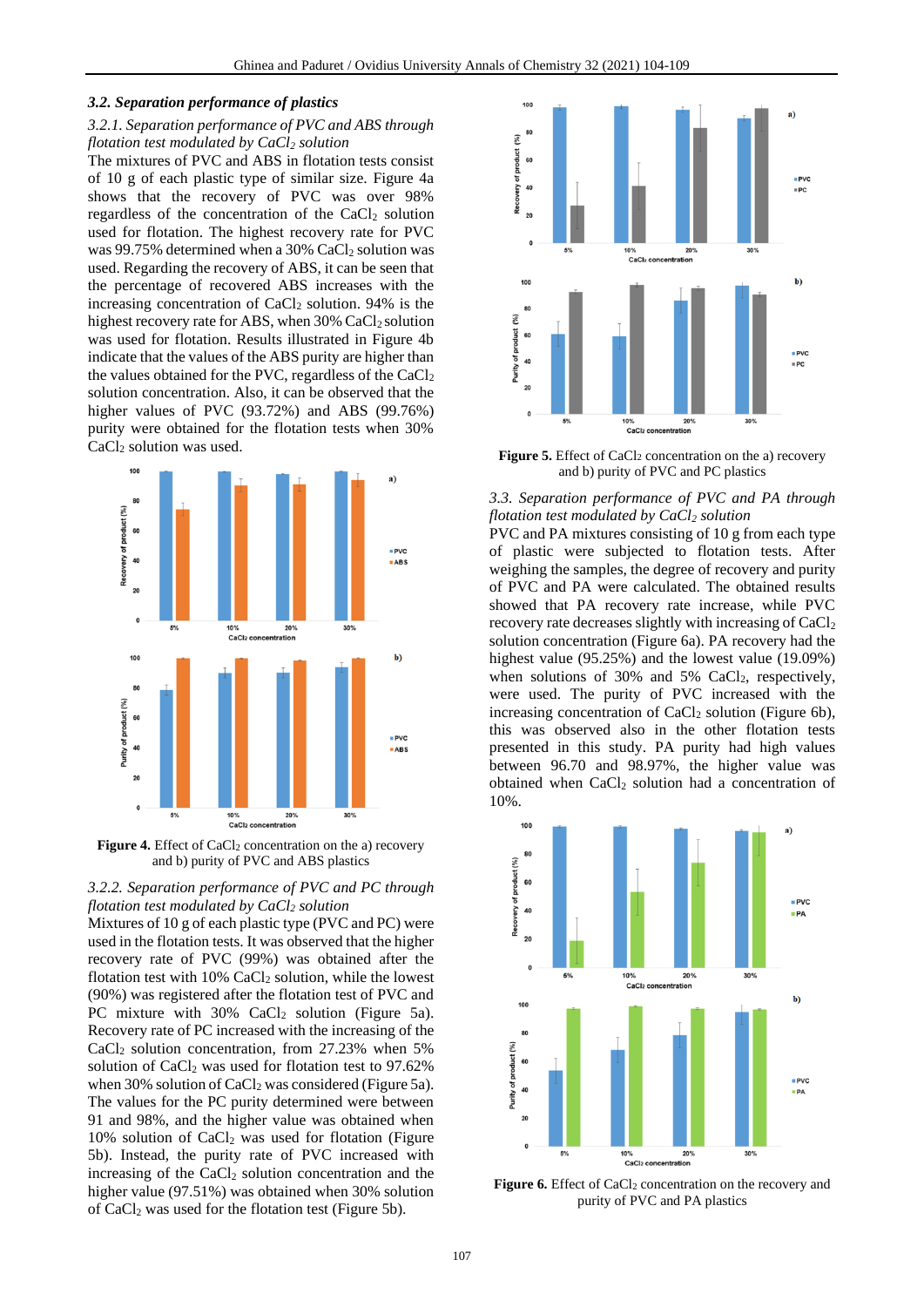Results indicated that after flotation tests the recovery rate of PVC decreases slightly with increasing of CaCl<sup>2</sup> solution concentration and density, while the degree of recovery of other plastic types (ABS, PC, PA) increases significantly. The decrease in the recovery rate of PVC when using a  $30\%$  CaCl<sub>2</sub> solution can be explained by the fact that the density of the solution is close to the density of PVC. In terms of purity, it has been observed that purity rate of PVC increases with increasing concentration of CaCl<sub>2</sub> solution and density, while the purity degree of other plastic types (ABS, PC,  $PA$ ) decreases slightly. CaCl<sub>2</sub> influences the wettability of plastic which increases with CaCl<sub>2</sub> solution concentration. According to Pongstabodee *et al.* [13],  $Ca<sup>2+</sup>$  contributes for neutralization of the plastics negative surface charges.

The flow chart of plastic separation through flotation is illustrated in Figure 7. After flotation, PVC submerged, while ABS, PC, and PA are floating. The same aspect was presented by Pongstabodee *et al.* [13] regarding the submersion of PVC and the flotation of ABS in  $CaCl<sub>2</sub>$  solution. All types of plastic were weighed before and after flotation. They were washed and dried and then weighed after flotation.

The Pearson correlation analysis performed on the results of CaCl<sup>2</sup> solution used in flotation tests and on the productivity of the separation process showed a strong negative correlation between density, electrical conductivity refractive index, concentration and the recovery values of PVC from the PVC – PA mixture (r  $= -0.982$ ,  $r = -0.981$ ,  $r = -0.906$ ,  $r = -0.982$ ); while the purity results were positively influenced by the same parameters ( $r = 0.986$ ,  $r = 0.987$ ,  $r = 0.968$ ,  $r = 0.986$ ). In the case of the  $PVC - PC$  mixture the results of  $PC$ recovery and the results of the PVC purity were positively influenced by density ( $r = 0.969$ ,  $r = 0.959$ ), electrical conductivity ( $r = 0.983$ ,  $r = 0.952$ ), refractive index ( $r = 0.976$ ,  $r = 0.964$ ), and concentration ( $r =$ 0.980,  $r = 0.966$ ) of flotation solution.



Figure 7. Flow chart of plastic separation through flotation

#### **4. Conclusions**

Forced aeration flotation was used successfully for plastic waste separation, being a promising method for plastic recycling resulted from electrical products. Both recovery and purity indicators were influences significantly by the concentration of flotation solutions. The highest recovery rate was obtained for the PVC samples (99.75%) in the PVC – ABS mixture, while the highest purity was recorded for ABS samples (99.76%) for the same mixture (PVC – ABS) and the same concentration of 30% CaCl<sub>2</sub>. In the case of the PVC – PA and PVC – PC mixtures, the PVC recovery is not significantly influenced by the concentration of the flotation solutions, whereas the PA and PC recovery are positively influenced by the increasing concentration of the flotation solutions.

#### **Conflict of interest**

Authors declare no conflict of interest.

#### **Acknowledgments**

The authors would like to thank the ECO Recycling CNE, Timisoara and Hidroplasto, Botosani for the supply of plastic waste.

#### **References**

- [1]. E.D. Comanita, R. Hlihor, C. Ghinea, M. Gavrilescu, Occurrence of plastic waste in the environment: ecological and health risks, Environmental Engineering and Management Journal 15 (2016) 675-685.
- [2]. H. Wang, C.Q. Wang, J.G. Fu, Floatability of polymer materials modulated by frothers, Waste Management 33 (2013) 2623–2631.
- [3]. Plastics Europe, Plastics the facts 2020. An analysis of European plastics production, demand and waste data (2020) Online at: https://www.plasticseurope.org/application/files/8 016/1125/2189/AF\_Plastics\_the\_facts-WEB-2020-ING\_FINAL.pdf.
- [4]. E.D. Comanita, C. Ghinea, M. Roşca, I.M. Simion, M. Petraru, M. Gavrilescu, Environmental impacts of polyvinyl chloride (PVC) production process, E-Health and Bioengineering Conference (EHB)  $(2015)$  1 – 4.
- [5]. E.D. Comanita, C. Ghinea, R. Hlihor, M.I. Simion, C. Smaranda, L. Favier, M. Rosca, I. Gostin, M. Gavrilescu, Challenges and oportunities in green plastics: An assessment using the ELECTRE decision-aid method, Environmental Engineering and Management Journal 14 (2015) 689-702.
- [6]. B. Ruj, V. Pandey, P. Jash, V.K. Srivastava, Sorting of plastic waste for effective recycling, International Journal of Applied Sciences and Engineering Research 4 (2015) 564- 571.
- [7]. L.K. Ncube, A.U. Ude, E.N. Ogunmuyiwa, R. Zulkifli, I.N. Beas, An Overview of Plastic Waste Generation and Management in Food Packaging Industries, Recycling 6 (2021) 12.
- [8]. N. Singh, D. Hui, R.. Singh, I.P.S Ahuja, L. Feo, F. Fraternali, Recycling of plastic solid waste: A state of art review and future applications, Composites Part B: Engineering 115 (2017) 409- 422.
- [9]. S.M. Al-Salem, P. Lettieri, J. Baeyens, Recycling and recovery routes of plastic solid waste (PSW): A review, Waste Management 29 (2009) 2625- 2643.
- [10]. K. Ragaert, L. Delva, K. Van Geem, Mechanical and chemical recycling of solid plastic waste, Waste Management 69 (2017) 24-58.
- [11]. C.Q. Wang, H. Fu, J.G. Wang, Y.N. Liu, Flotation separation of waste plastics for recycling-a review, Waste Management 41 (2015) 28-38.